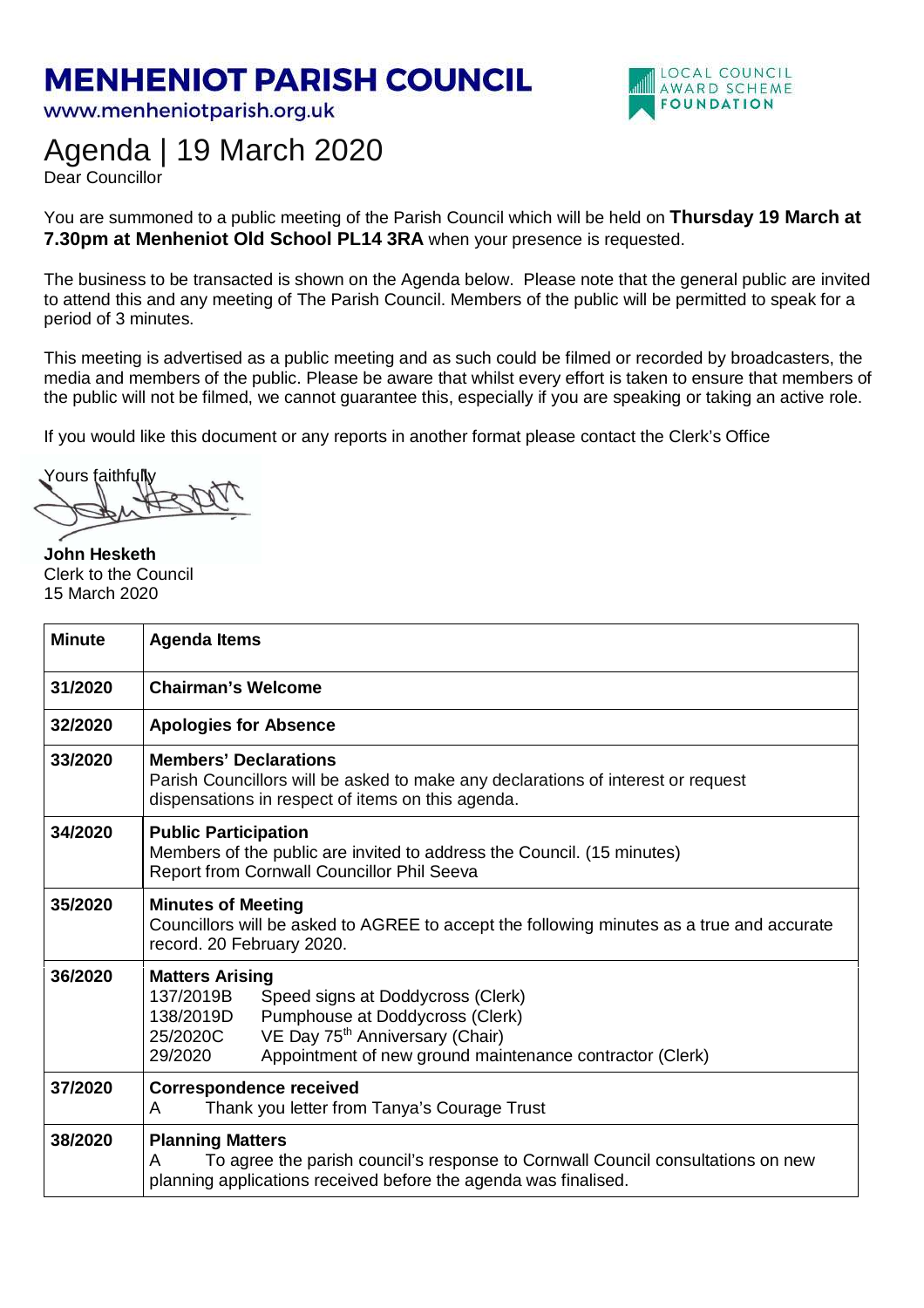|         | Ref PA20/01009<br>Ref PA20/00525<br><b>Location Horningtops</b><br>Ref PA20/01553<br><b>Location Menheniot</b><br>B<br>only. None received.<br>C<br>PA19/10901 APPROVED<br>roof and walls of barns.<br>D | Proposal Single storey rear extension<br>Planning applications approved by Cornwall Council. | Location Millers Cottage Doddycross Trerulefoot Liskeard Cornwall PL14 3SP<br>Proposal Change of use of two holiday letting units to residential dwellings<br>Proposal Provision of temporary classroom in playground area, infilling of small open space<br>to provide teaching area to east elevation and siting of outdoor canopy teaching area.<br>Any applications received by Cornwall Council by the time of the meeting. Information<br>Location: Trengrove House Merrymeet Liskeard Cornwall PL14 3LL<br>Proposal: Listed Building Consent for the retrospective consent to repair and maintain the<br>Planning applications refused by Cornwall Council or withdrawn by the applicant. |            |               |  |
|---------|----------------------------------------------------------------------------------------------------------------------------------------------------------------------------------------------------------|----------------------------------------------------------------------------------------------|--------------------------------------------------------------------------------------------------------------------------------------------------------------------------------------------------------------------------------------------------------------------------------------------------------------------------------------------------------------------------------------------------------------------------------------------------------------------------------------------------------------------------------------------------------------------------------------------------------------------------------------------------------------------------------------------------|------------|---------------|--|
| 39/2020 | Information only. Noe refused.                                                                                                                                                                           |                                                                                              |                                                                                                                                                                                                                                                                                                                                                                                                                                                                                                                                                                                                                                                                                                  |            |               |  |
|         | <b>Financial Matters</b><br>Accounts for Payment - Schedule 2019/20 - Members are to consider the payment<br>A<br>schedule and agree payment.                                                            |                                                                                              |                                                                                                                                                                                                                                                                                                                                                                                                                                                                                                                                                                                                                                                                                                  |            |               |  |
|         | <b>Date</b>                                                                                                                                                                                              | Payee                                                                                        | <b>Description</b>                                                                                                                                                                                                                                                                                                                                                                                                                                                                                                                                                                                                                                                                               | Pay        | £             |  |
|         | 03/02/2020                                                                                                                                                                                               | <b>South West Water</b>                                                                      | <b>Toilets</b>                                                                                                                                                                                                                                                                                                                                                                                                                                                                                                                                                                                                                                                                                   | <b>DD</b>  | 192.03        |  |
|         | 03/02/2020                                                                                                                                                                                               | <b>South West Water</b>                                                                      | <b>Allotments</b>                                                                                                                                                                                                                                                                                                                                                                                                                                                                                                                                                                                                                                                                                | <b>DD</b>  | 15.77         |  |
|         | 18/02/2020                                                                                                                                                                                               | <b>Liskeard Stationery</b>                                                                   | <b>NDP PPSA</b>                                                                                                                                                                                                                                                                                                                                                                                                                                                                                                                                                                                                                                                                                  | <b>DC</b>  | 51.96         |  |
|         | 18/02/2020                                                                                                                                                                                               | <b>Liskeard Stationery</b>                                                                   | <b>PPSA</b>                                                                                                                                                                                                                                                                                                                                                                                                                                                                                                                                                                                                                                                                                      | <b>DC</b>  | 8.59          |  |
|         | 25/02/2020                                                                                                                                                                                               | <b>Tony Ball</b>                                                                             | <b>Expenses</b>                                                                                                                                                                                                                                                                                                                                                                                                                                                                                                                                                                                                                                                                                  | <b>OLB</b> | 9.99          |  |
|         | 24/03/2020                                                                                                                                                                                               | Webcube Media                                                                                | Webhosting                                                                                                                                                                                                                                                                                                                                                                                                                                                                                                                                                                                                                                                                                       | <b>OLB</b> | 125.00        |  |
|         | 24/03/2020                                                                                                                                                                                               | <b>SLCC</b>                                                                                  | Annual membership                                                                                                                                                                                                                                                                                                                                                                                                                                                                                                                                                                                                                                                                                | <b>OLB</b> | 140.00        |  |
|         | 24/03/2020                                                                                                                                                                                               | <b>HMRC</b>                                                                                  | <b>PAYE</b>                                                                                                                                                                                                                                                                                                                                                                                                                                                                                                                                                                                                                                                                                      | <b>OLB</b> | 203.20        |  |
|         | 24/03/2020                                                                                                                                                                                               | <b>Salaries</b>                                                                              | Feb payment                                                                                                                                                                                                                                                                                                                                                                                                                                                                                                                                                                                                                                                                                      | <b>OLB</b> | 1060.22       |  |
|         |                                                                                                                                                                                                          |                                                                                              |                                                                                                                                                                                                                                                                                                                                                                                                                                                                                                                                                                                                                                                                                                  |            | 1,806.76<br>£ |  |
|         |                                                                                                                                                                                                          |                                                                                              |                                                                                                                                                                                                                                                                                                                                                                                                                                                                                                                                                                                                                                                                                                  |            |               |  |
|         | B                                                                                                                                                                                                        | Direct Bank Payment & Receipts. For information.                                             |                                                                                                                                                                                                                                                                                                                                                                                                                                                                                                                                                                                                                                                                                                  |            |               |  |
|         | <b>Date</b>                                                                                                                                                                                              | Payer                                                                                        | <b>Description</b>                                                                                                                                                                                                                                                                                                                                                                                                                                                                                                                                                                                                                                                                               |            | £             |  |
|         | 09/01/2020                                                                                                                                                                                               | Lloyds Bank                                                                                  | Interest                                                                                                                                                                                                                                                                                                                                                                                                                                                                                                                                                                                                                                                                                         |            | 0.93          |  |
|         | Period                                                                                                                                                                                                   | Allotment rentals                                                                            |                                                                                                                                                                                                                                                                                                                                                                                                                                                                                                                                                                                                                                                                                                  |            | 168.00        |  |
|         | All bank receipts this period                                                                                                                                                                            |                                                                                              |                                                                                                                                                                                                                                                                                                                                                                                                                                                                                                                                                                                                                                                                                                  |            | £<br>168.93   |  |
|         | C<br>D<br>Е<br><b>Donations</b><br>celebrations                                                                                                                                                          | <b>Bank Reconciliation.</b><br>This report may be viewed on the council's website            | A councillor will be invited to review bank payments from the previous month<br>Proposal to make an ex gratia donation to the Menheniot parish magazine<br>Request from Menheniot Primary School for a donation of £100 to support VE day                                                                                                                                                                                                                                                                                                                                                                                                                                                        |            |               |  |
|         |                                                                                                                                                                                                          |                                                                                              |                                                                                                                                                                                                                                                                                                                                                                                                                                                                                                                                                                                                                                                                                                  |            |               |  |
| 40/2020 | <b>Chair's Agenda Items</b><br>A                                                                                                                                                                         | Neighbourhood Development Plan. Progress report.                                             |                                                                                                                                                                                                                                                                                                                                                                                                                                                                                                                                                                                                                                                                                                  |            |               |  |